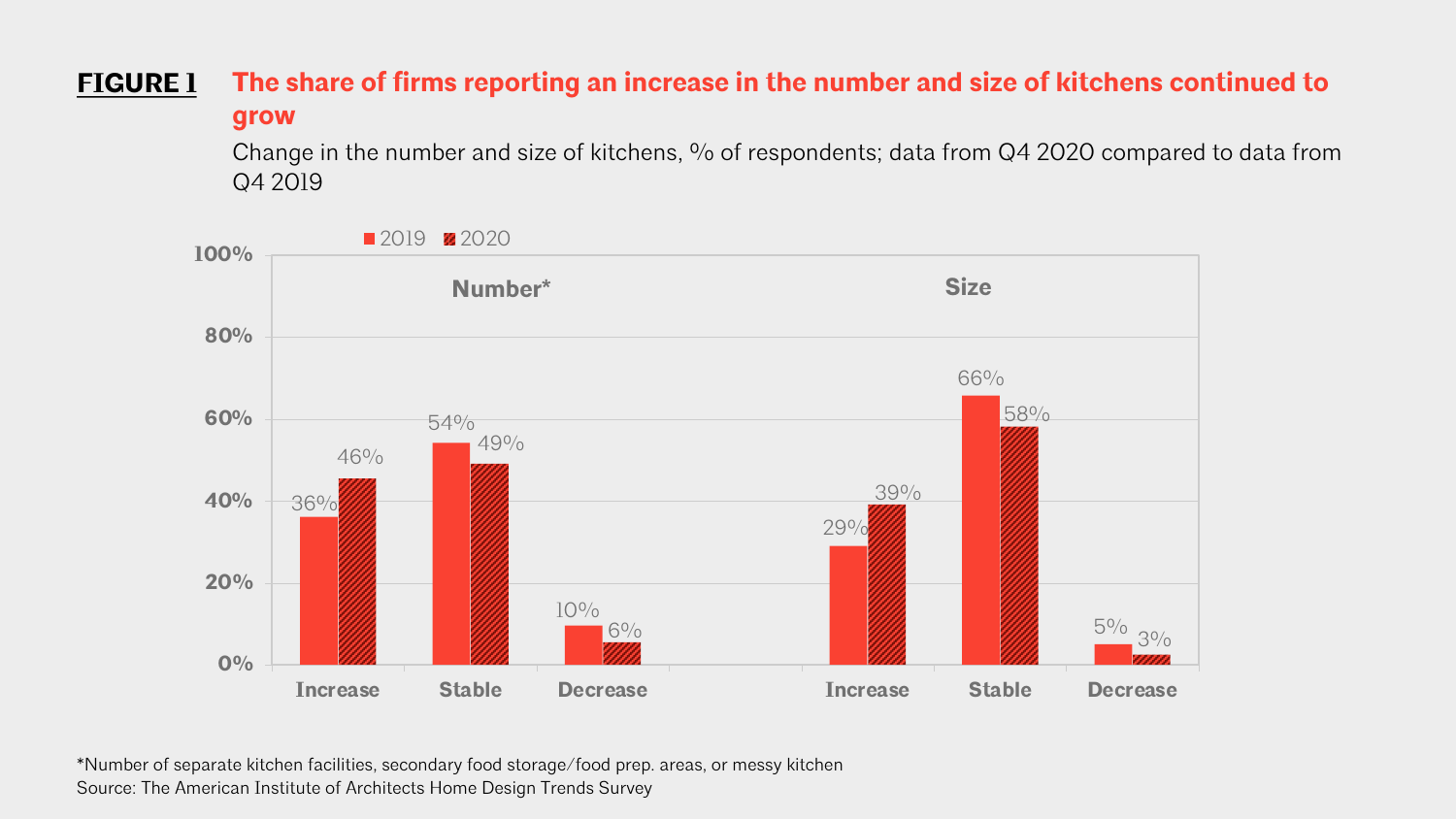## **Outdoor kitchens continue to top the list of popular features while pantries increase in popularity FIGURE 2**

% of respondents reporting popularity "increasing" minus % reporting "decreasing"; data from Q4 2020 compared to data from Q4 2019



\*(more, larger windows)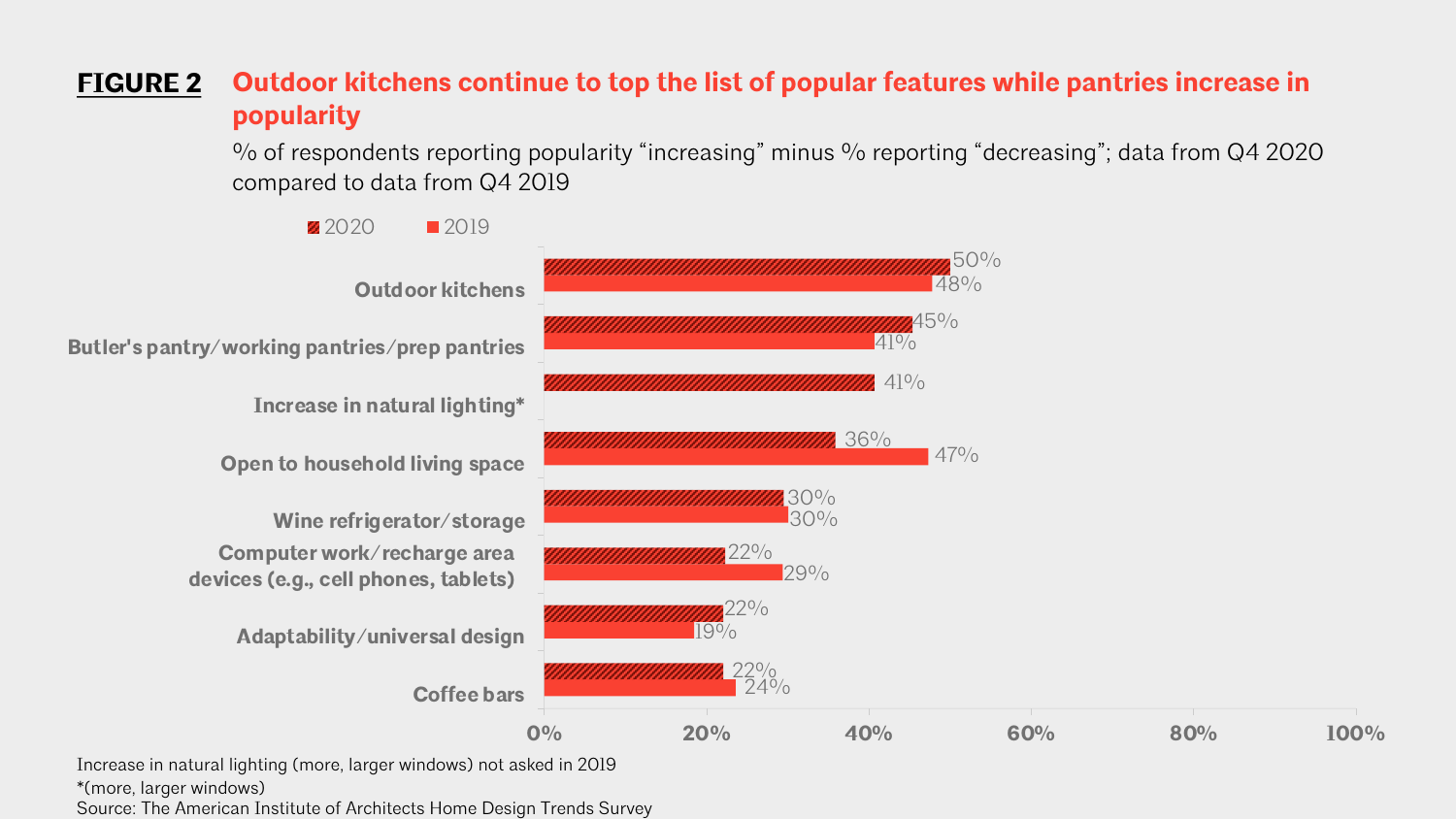### **Upper-end and undercounter appliances continue to top the list of popular kitchen products FIGURE 3**

 $\%$  of respondents reporting popularity "increasing" minus  $\%$  reporting "decreasing"; data from Q4 2020 compared to data from Q4 2019



Hands free/sensor faucets was asked as touch-activated/sensor faucets in 2019, Antimicrobial surfaces/coatings not asked in 2019

\*(e.g., lighting strips under cupboards)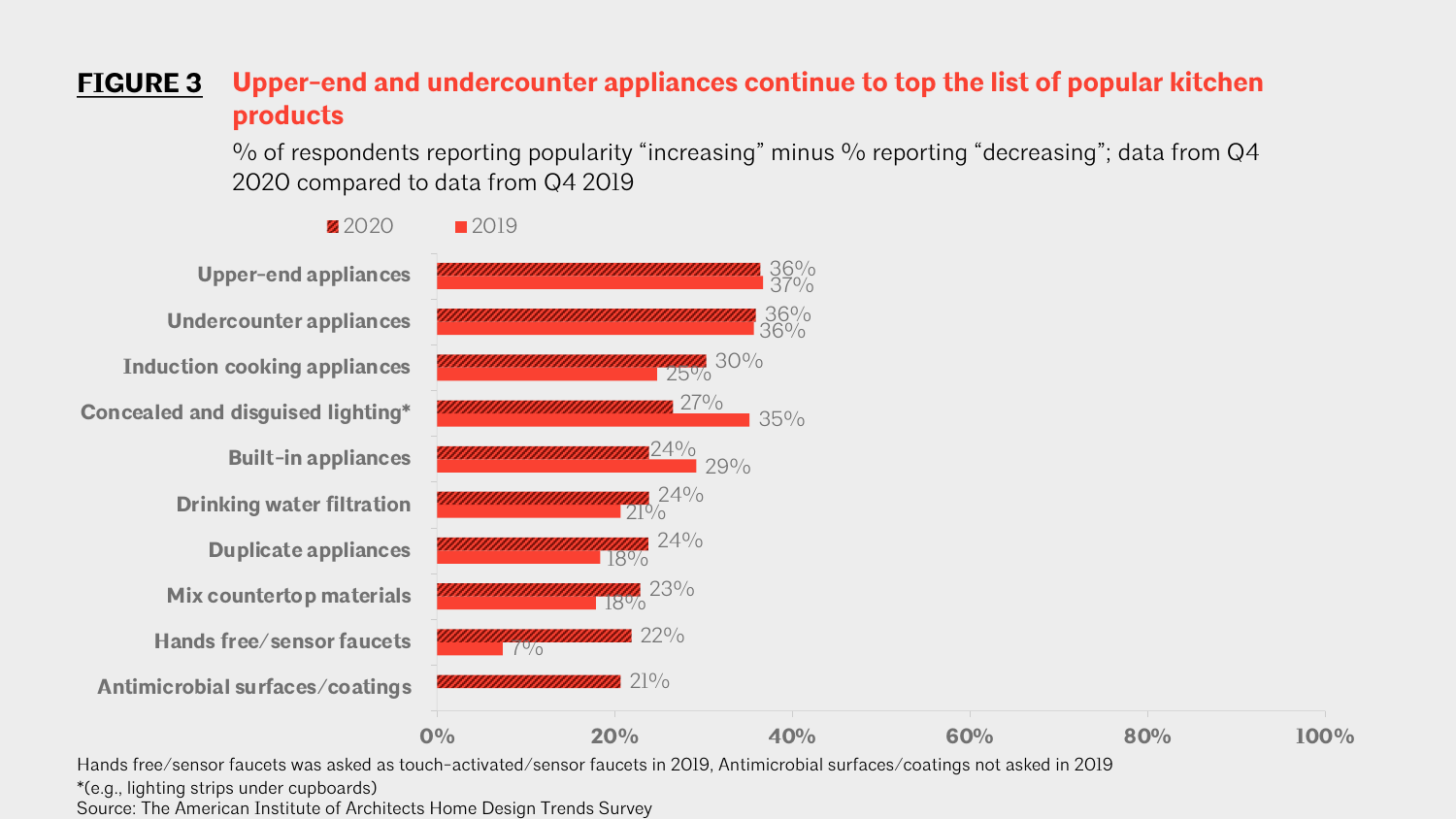### **Bathrooms remain a popular focus in homes, with more firms reporting that number is increasing FIGURE 4**

Change in the number and size of bathrooms, % of respondents; data from Q4 2020 compared to data from Q4 2019

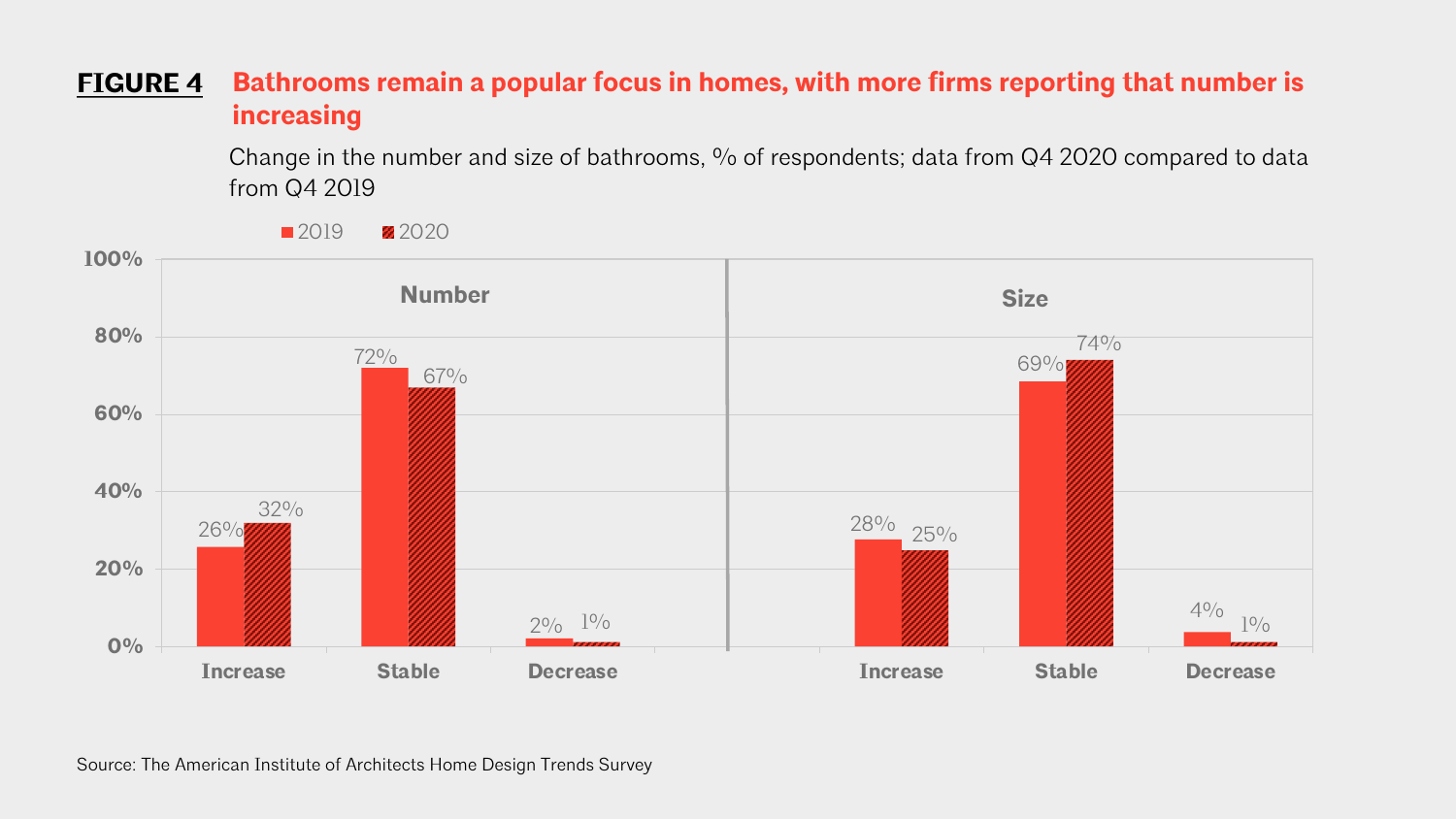#### **Larger walk-in showers continue to be reported as a leading feature for bathrooms while outdoor showers increase in popularity FIGURE 5**

 $\%$  of respondents reporting popularity "increasing" minus  $\%$  reporting "decreasing"; data from Q4 2020 compared to data from Q4 2019



More daylighting, natural lighting not asked in 2019 Source: The American Institute of Architects Home Design Trends Survey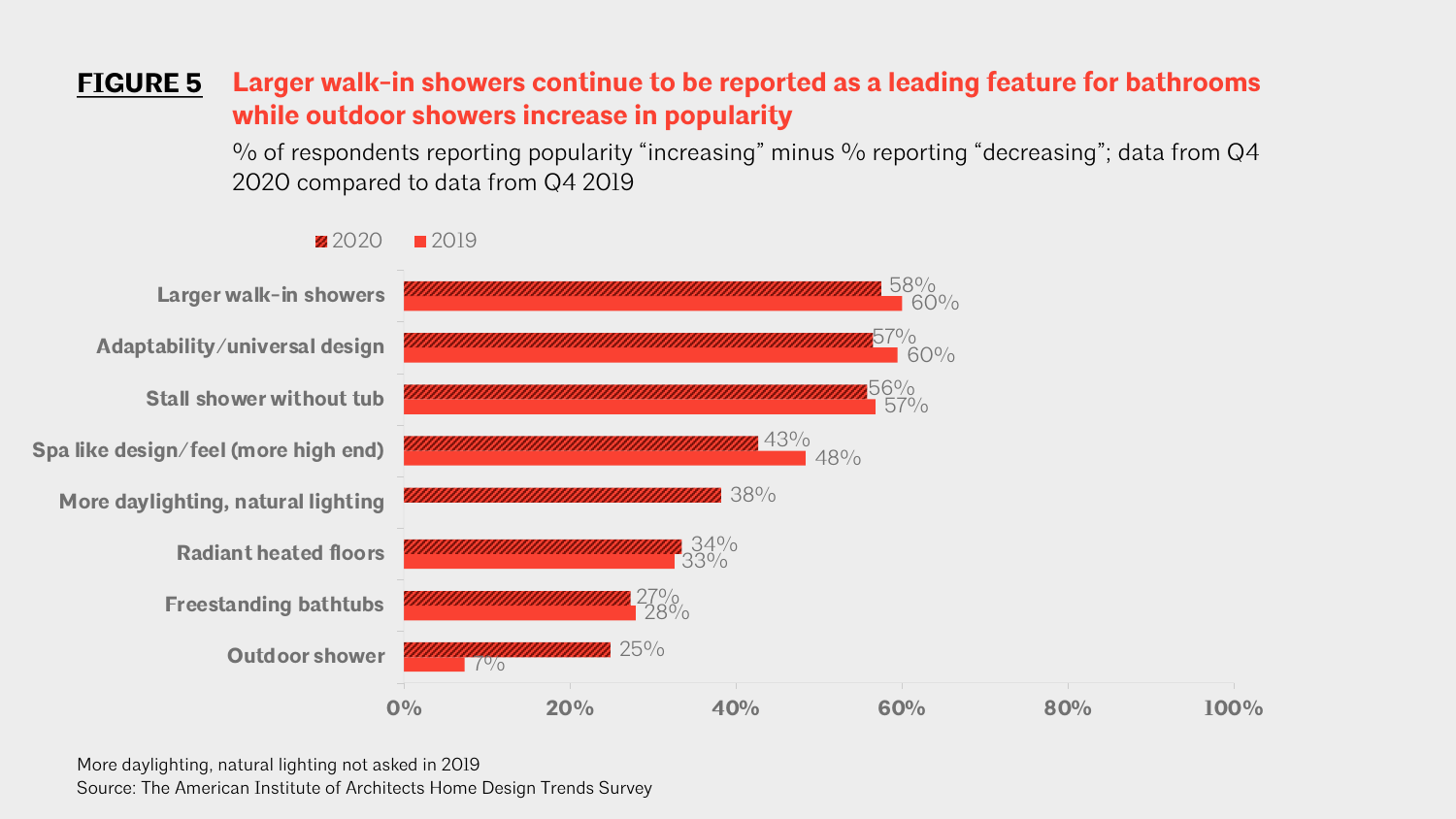#### **Showers continue to be reported as leading consideration in bathroom design features and sensor faucets increase in popularity FIGURE 6**

% of respondents reporting popularity "increasing" minus % reporting "decreasing"; data from Q4 2020 compared to data from Q4 2019

 $10/0$  $-7\%$ 18%  $25\%$  $57\%$  $12\%$ 13% 13%  $7\%$ 29% 62% **-20% 0% 20% 40% 60% 80% 100% Wall hung toilets Towel warming drawers/racks Hands free/sensor faucets Smart toilets Upscale shower Doorless/no threshold shower**

Hands free/sensor faucets was asked as sensor operated faucets in 2019, wall hung toilets not asked in 2019 Source: The American Institute of Architects Home Design Trends Survey

 $2020$  2019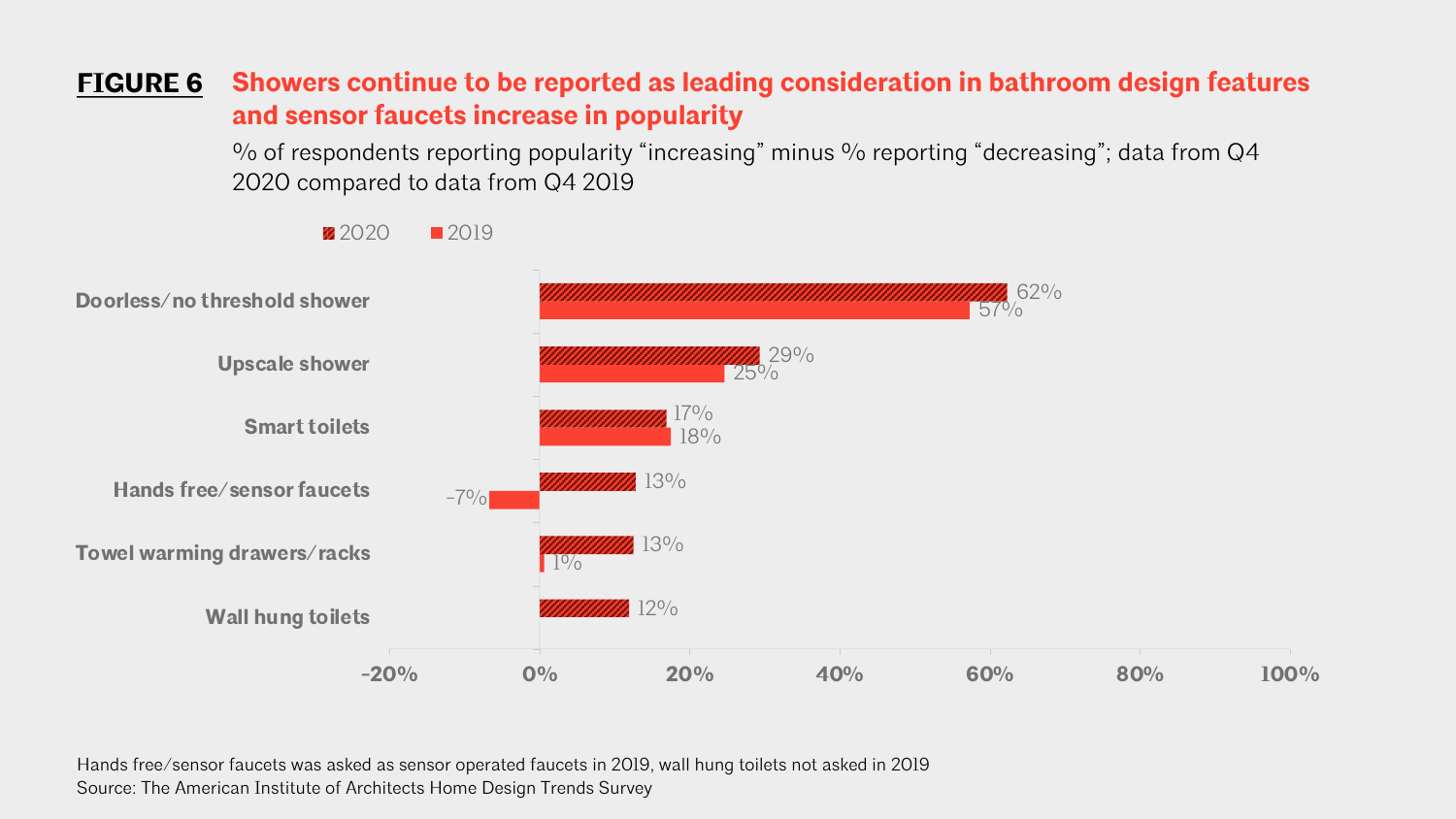## **FIGURE 7 Project billings, inquiries, and design contracts end the year strong**

Diffusion index: 50 = no change from previous quarter; data are seasonally adjusted; data from Q4 2015-Q4 2020

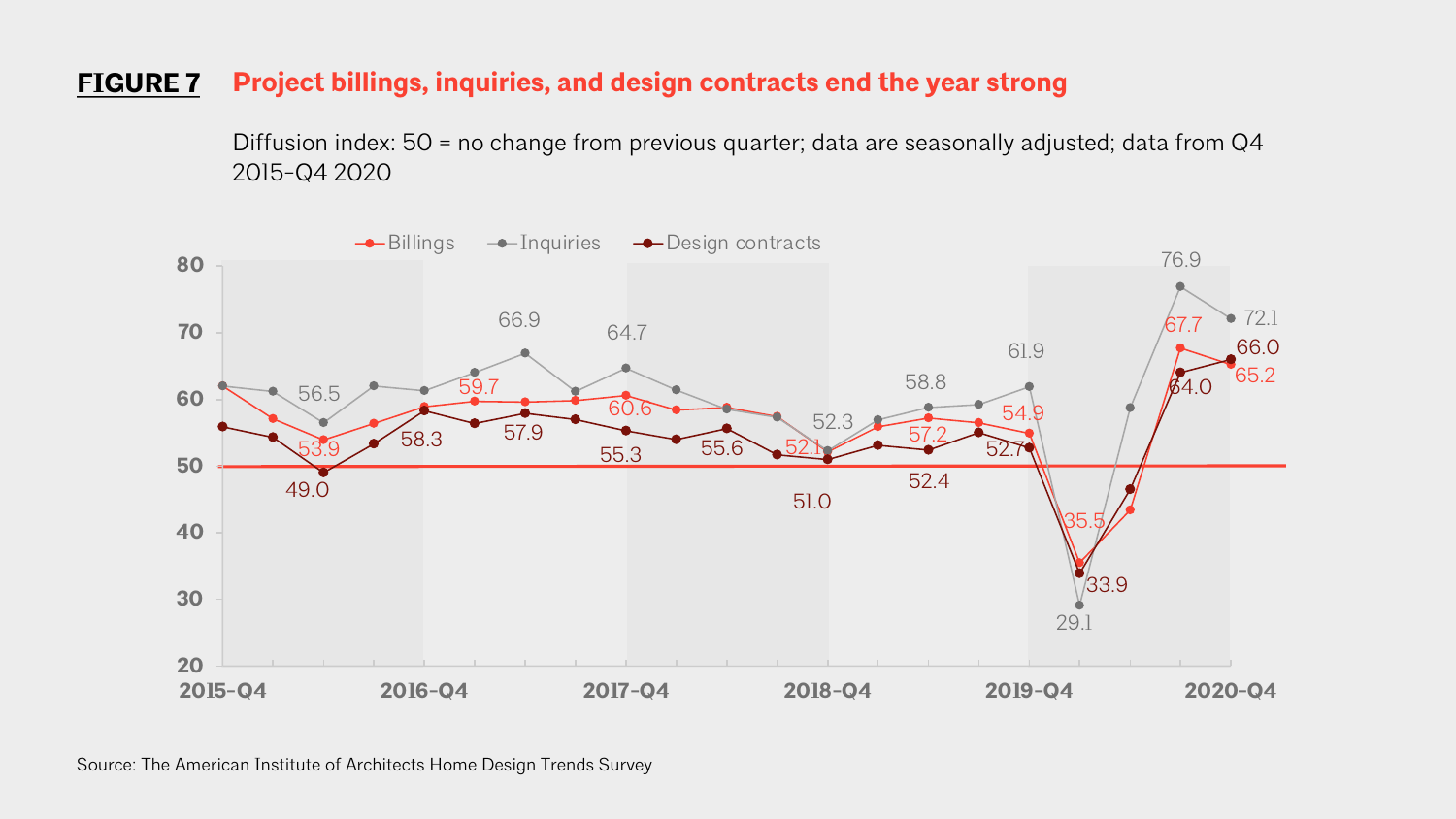## **FIGURE 8 Project backlogs remain healthy at residential architecture firms**

Number of months of project backlogs, averages across all firms; data are not seasonally adjusted; data from Q4 2015-Q4 2020

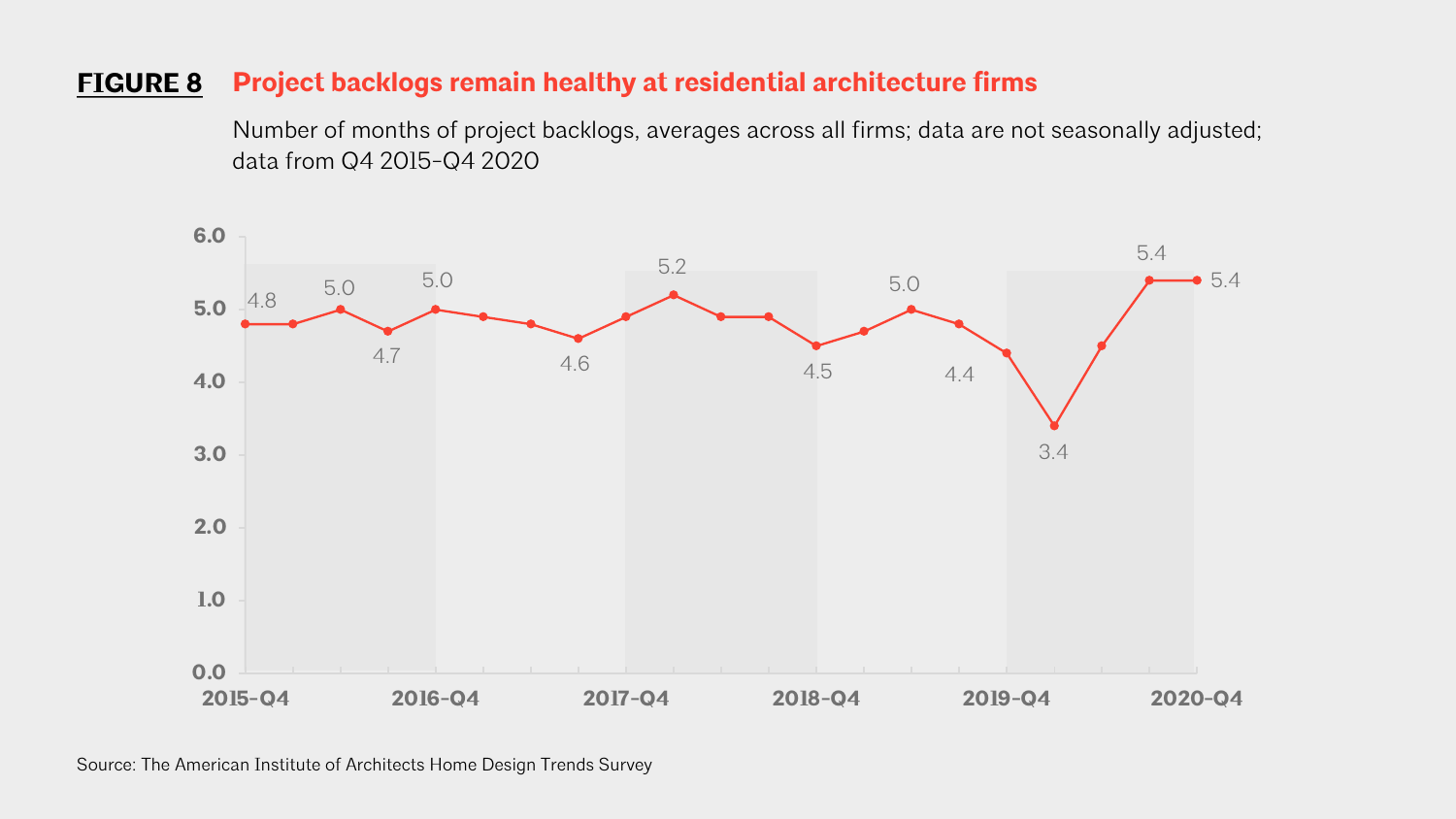## **FIGURE 9 Firms in all regions continue to report strong growth in Q4**

Diffusion index for billings: 50 = no change from previous quarter; data is seasonally adjusted; data from Q4 2015-Q4 2020

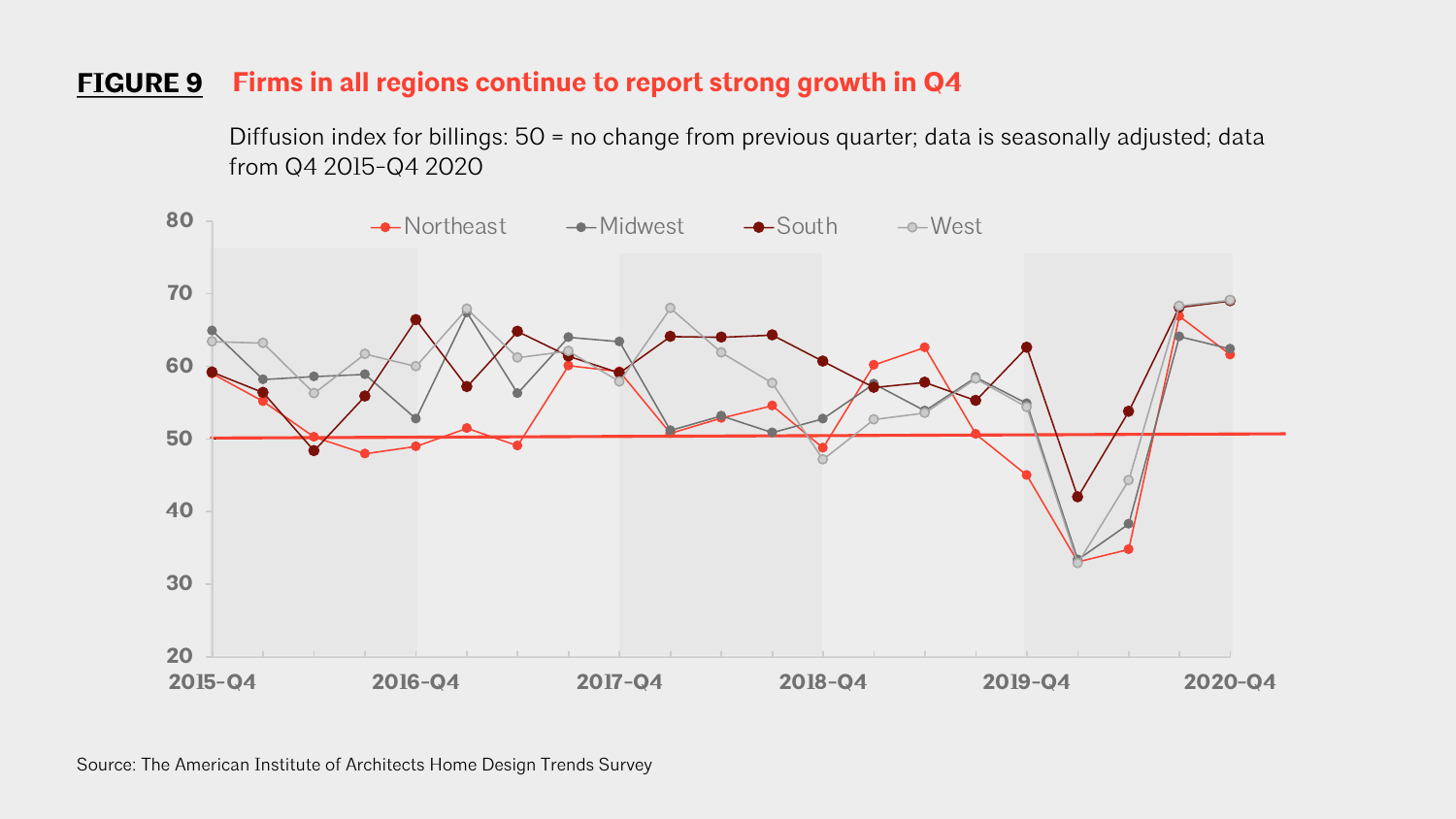#### **On average firms estimate a 4% increase in revenue for the first quarter of 2021 compared to the fourth quarter of 2020 FIGURE 10**

% of respondents estimated change in revenue in Q1 2021 from Q4 2020

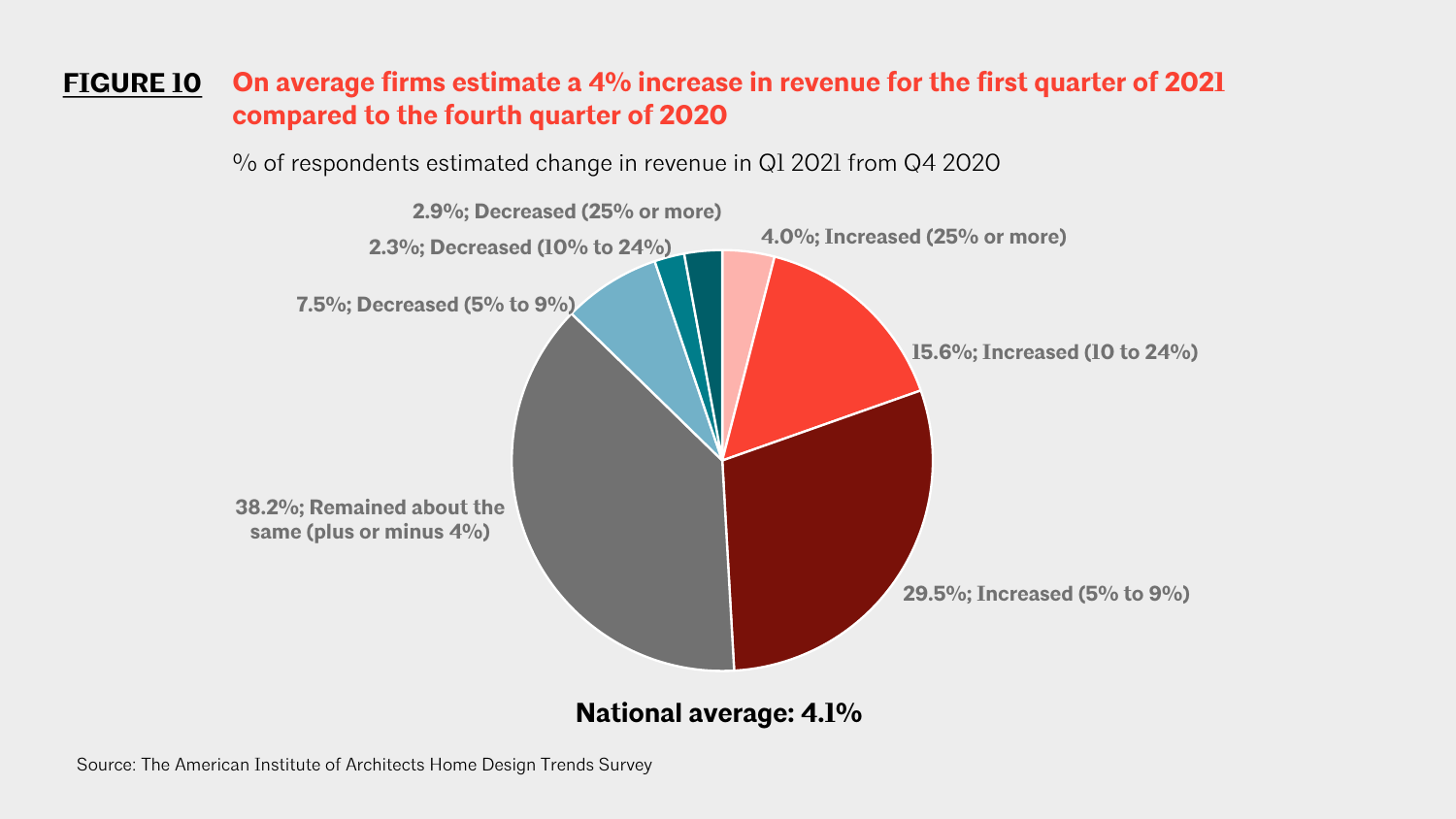# **FIGURE 11 On average firms estimate a 5% increase in revenue for the year compared to 2020**

% of respondents estimated change in revenue in 2021 from 2020